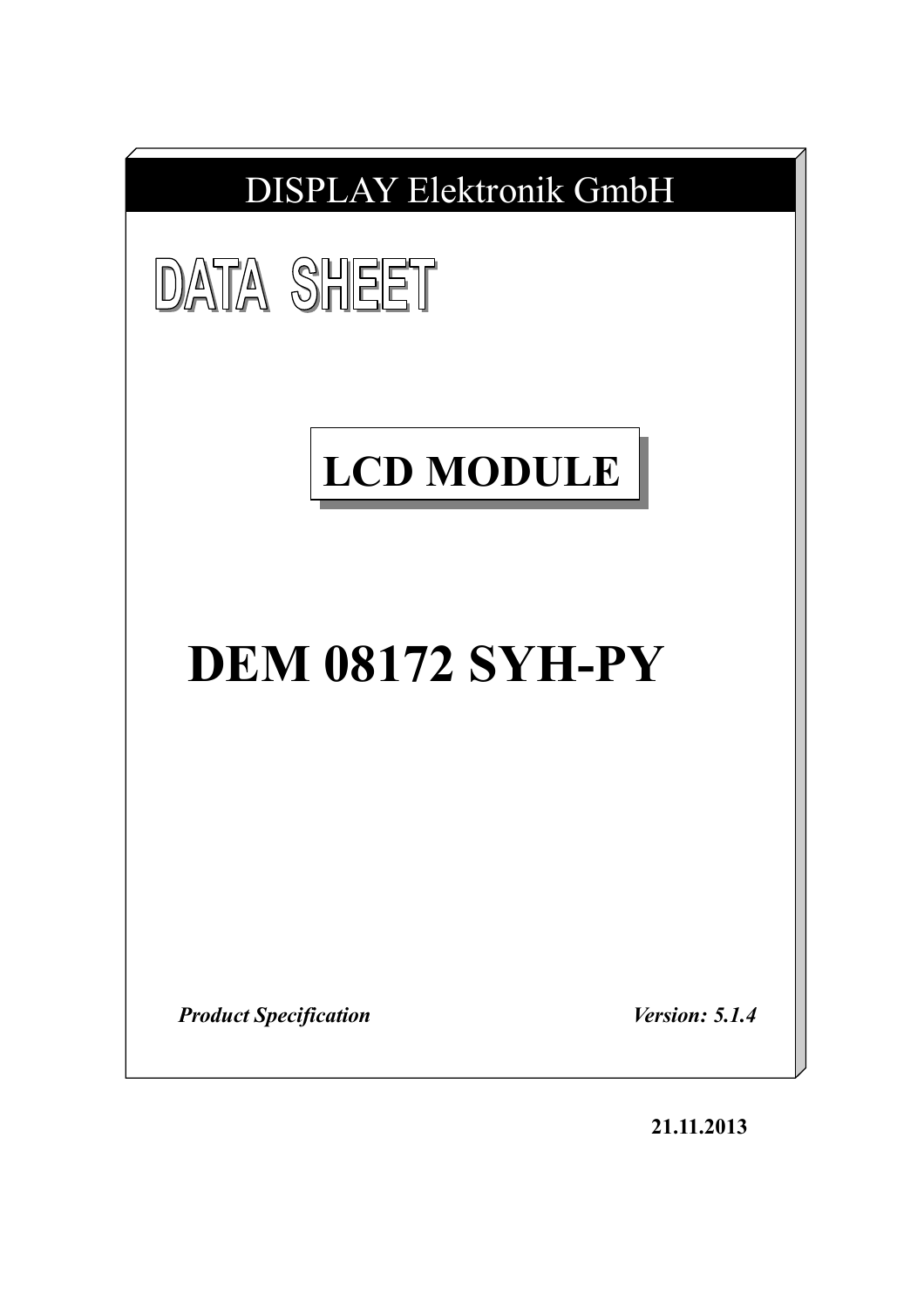# GENERAL SPECIFICATION

# MODULE NO. : DEM 08172 SYH-PY

CUSTOMER P/N:

| <b>Version No.</b> | <b>Change Description</b>                                                            | Date       |
|--------------------|--------------------------------------------------------------------------------------|------------|
| $\theta$           | <b>ORIGINAL VERSION</b>                                                              | 08.04.2004 |
| 1                  | <b>CHANGED PCB &amp; BACKLIGHT</b><br>& MODULE DRAWING                               | 16.06.2004 |
| $\overline{2}$     | <b>CHANGED PCB DESCRIPTION &amp;</b><br>MODULE DRAWING & CHARACTER<br><b>PATTERN</b> | 28.08.2004 |
| 3                  | <b>ADD VERSION</b>                                                                   | 21.12.2004 |
| $\overline{4}$     | <b>ADD VERSION</b>                                                                   | 13.05.2005 |
| 5                  | <b>CHANGED PCB DRAWING &amp;</b><br><b>DESCRIPTION</b>                               | 25.05.2005 |
| 5.1.0              | <b>ADD VERSION</b>                                                                   | 21.11.2007 |
| 5.1.1              | UPDATE BACKLIGHT DRAWING                                                             | 14.01.2009 |
| 5.1.2              | UPDATE BACKLIGHT PARAMETER                                                           | 08.04.2009 |
| 5.1.3              | <b>ADD VERSION</b>                                                                   | 13.11.2013 |
| 5.1.4              | <b>CHANGE BACKLIGHT</b>                                                              | 21.11.2013 |

**PREPARED BY:** LX **DATE:** 21.11.2013

 **APPROVED BY:** MH **DATE:** 21.11.2013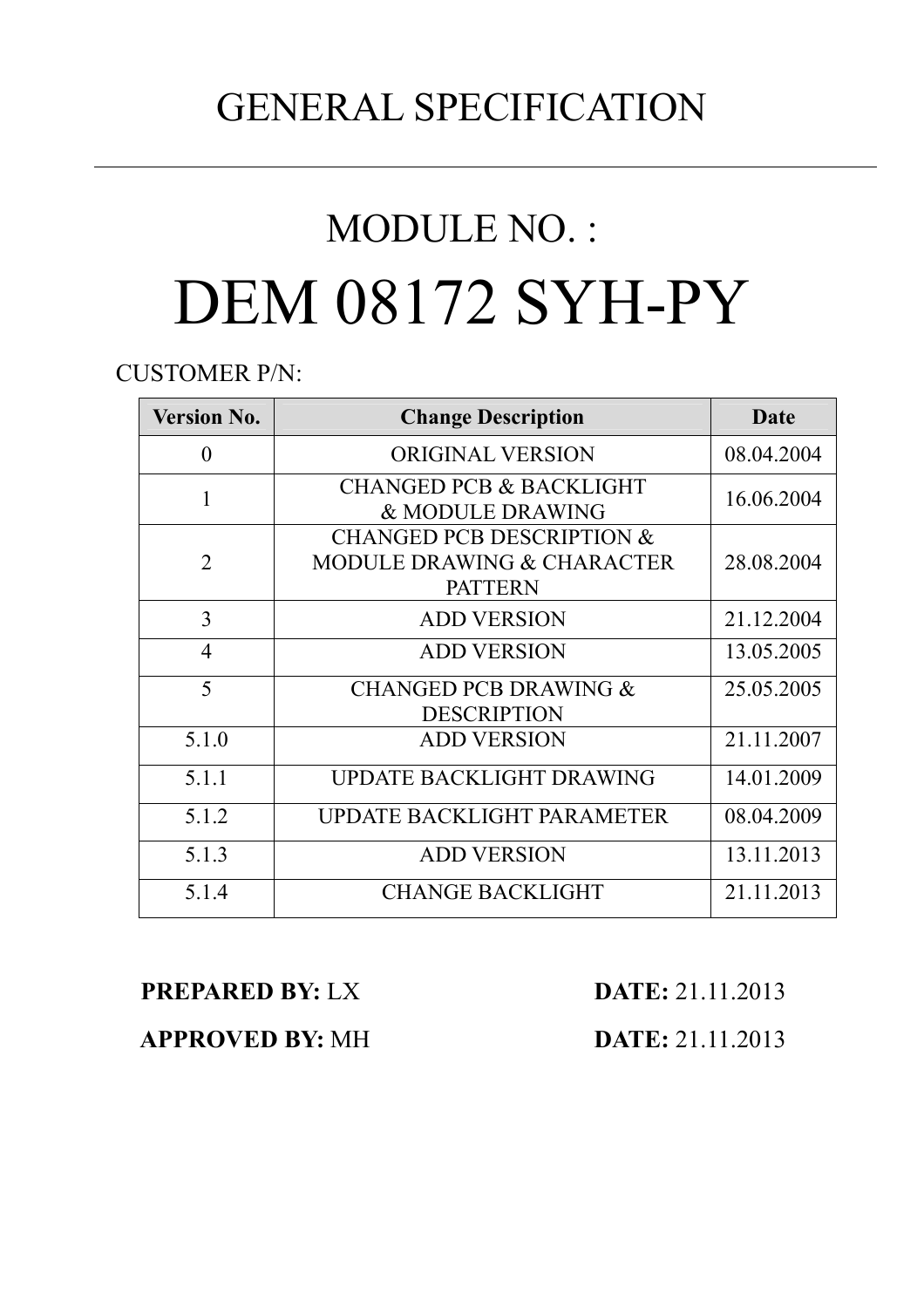# **CONTENTS**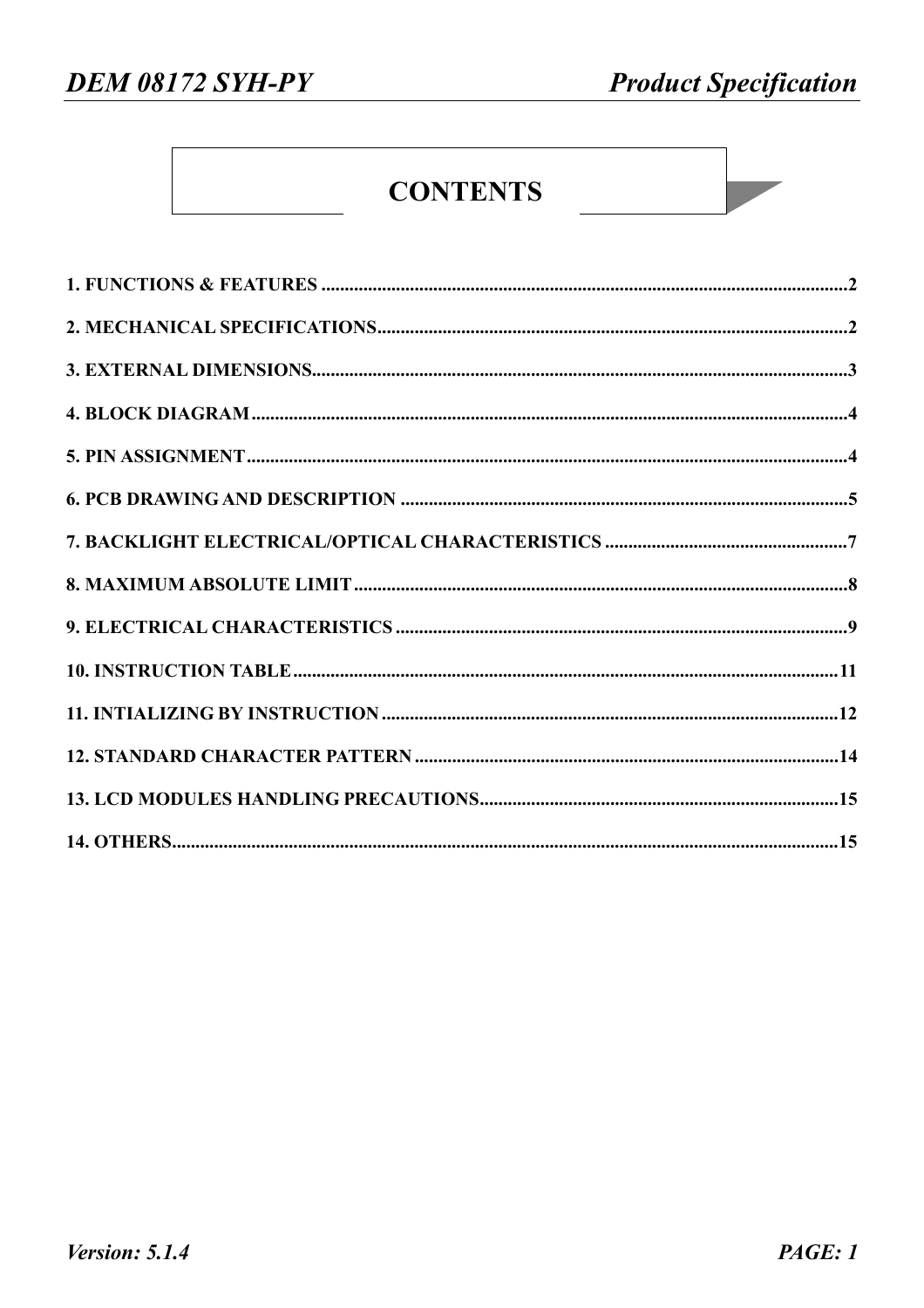# **1. FUNCTIONS & FEATURES**

| <b>MODULE NAME</b>          | <b>LCD</b> Type                              |
|-----------------------------|----------------------------------------------|
| <b>DEM 08172 SYH-PY</b>     | STN Yellow-Green Transflective Positive Mode |
|                             |                                              |
| <b>Viewing Direction</b>    | $: 6$ O'clock                                |
| Driving Scheme              | : $1/8$ Duty Cycle, $1/4$ Bias               |
| <b>Power Supply Voltage</b> | $: 5.0$ Volt (typ.)                          |
| $V_{LCD}$ ( $V_{DD}$ -V5)   | : $4.5$ Volt (typ.)                          |
| Display Contents            | : 8 x 1 Characters                           |
| Internal Memory             | : CGROM (13,200 bits)                        |
|                             | : CGRAM $(64 \times 8 \text{ bits})$         |
|                             | : DDRAM (80 x 8 bits for Digits)             |
| <b>CGROM</b>                | : CGROM of the ST7066U-0A-B                  |
| Interface                   | : Easy Interface with a 4-bit or 8-bit MPU   |
|                             |                                              |

# **2. MECHANICAL SPECIFICATIONS**

| Module Size            | : $84.00 \times 44.00 \times 10.50 \text{ mm}$ |
|------------------------|------------------------------------------------|
| <b>Character Pitch</b> | $: 7.15 \times 11.45$ mm                       |
| <b>Character Size</b>  | $: 6.45 \times 10.75$ mm                       |
| <b>Character Font</b>  | $: 5 \times 8$ dots                            |
| Dot Size               | $: 1.25 \times 1.30$ mm                        |
| Dot Pitch              | $: 1.30 \times 1.35$ mm                        |
| Dot Gap                | : $0.05$ mm                                    |
|                        |                                                |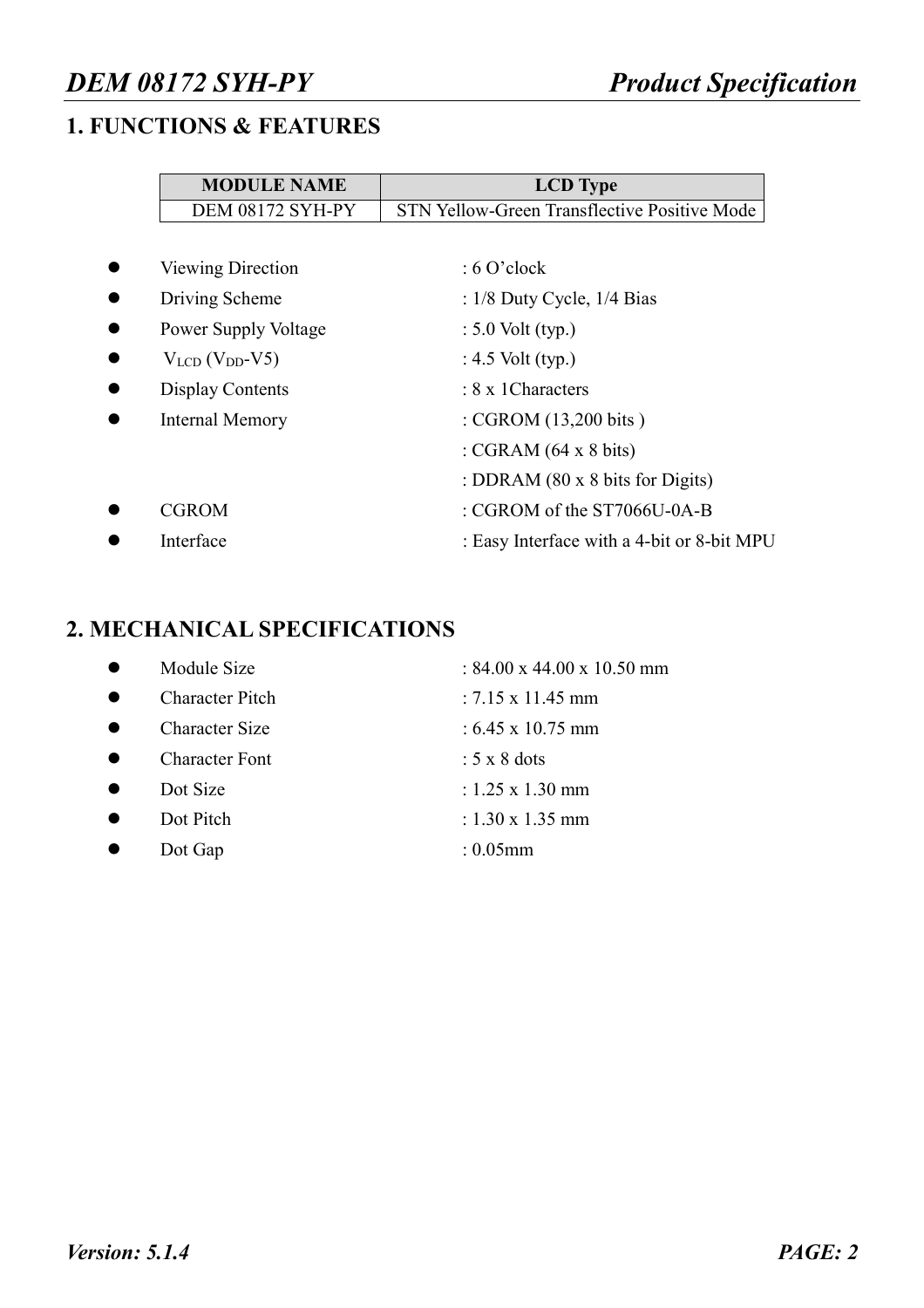# **3. EXTERNAL DIMENSIONS**

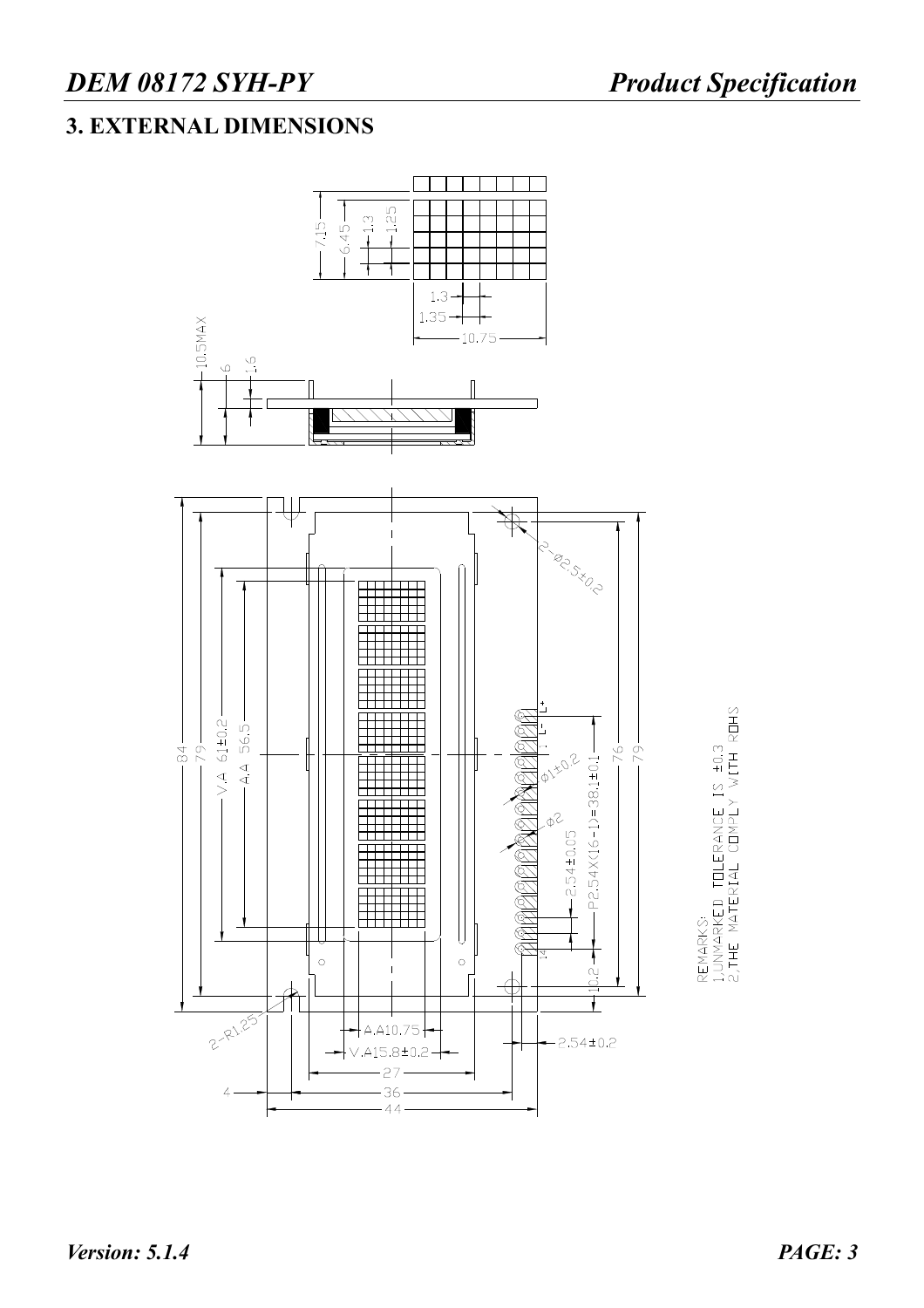# **4. BLOCK DIAGRAM**



### **5. PIN ASSIGNMENT**

| Pin No.        | <b>Symbol</b>    | <b>Function</b>                                     |
|----------------|------------------|-----------------------------------------------------|
|                | <b>VSS</b>       | Ground                                              |
| $\overline{2}$ | <b>VDD</b>       | Power supply                                        |
| $\overline{3}$ | <b>VLCD</b>      | Power Supply for LCD                                |
| 4              | <b>RS</b>        | Select Display Data ("H") or Instructions ("L")     |
| 5              | R/W              | Read or Write Select Signal                         |
| 6              | E                | Read/Write Enable Signal                            |
| 7              | D <sub>B</sub> 0 |                                                     |
| 8              | DB1              |                                                     |
| 9              | D <sub>B2</sub>  |                                                     |
| 10             | DB <sub>3</sub>  |                                                     |
| 11             | DB4              | Display Data Signal                                 |
| 12             | DB <sub>5</sub>  |                                                     |
| 13             | DB <sub>6</sub>  |                                                     |
| 14             | DB7              |                                                     |
| $L-$           | $LED-(K)$        | Place also refer to 6.1 PCB Drawing and description |
| $L+$           | $LED+(A)$        | Place also refer to 6.1 PCB Drawing and description |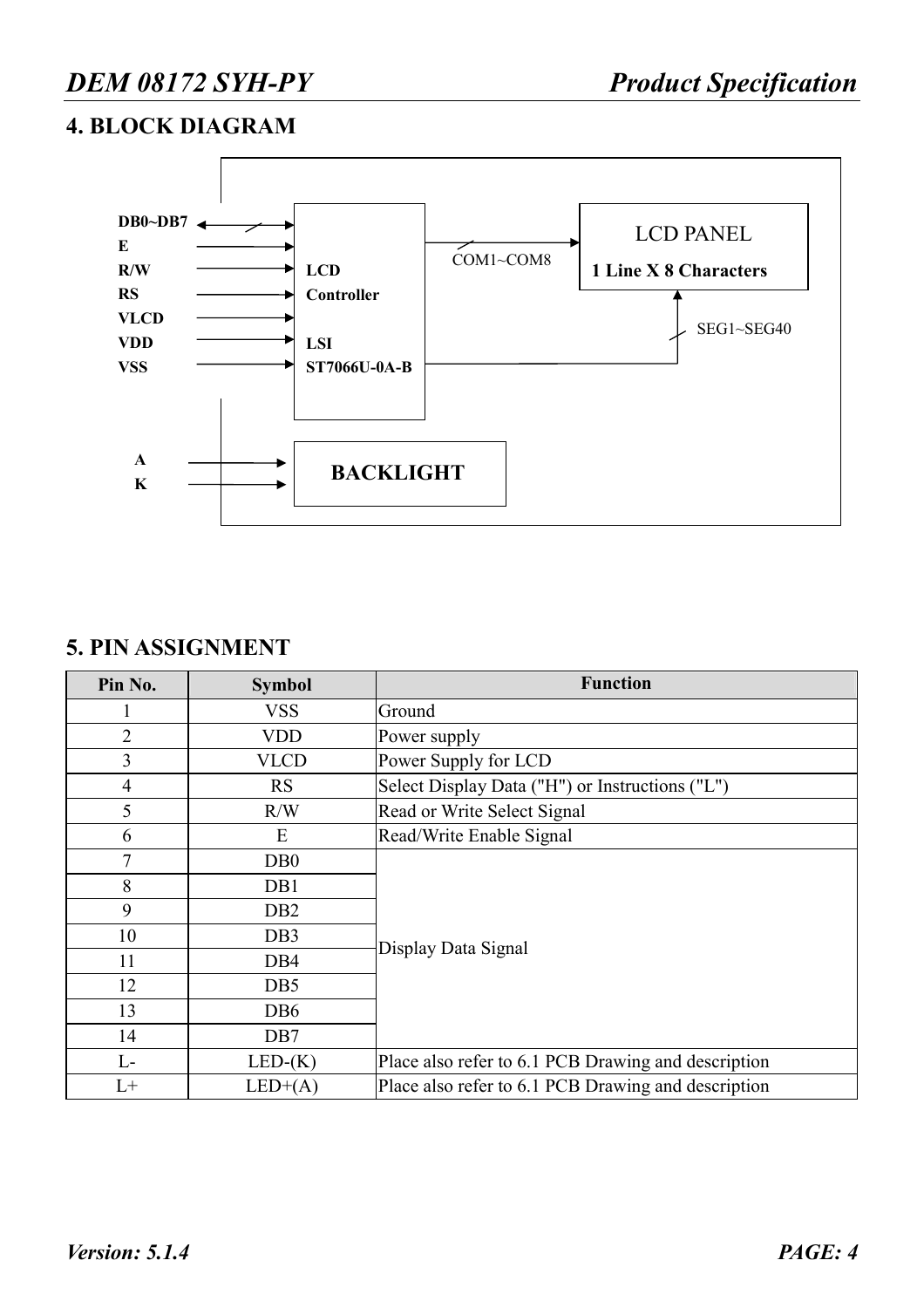# *DEM 08172 SYH-PY Product Specification*

# **6. PCB DRAWING AND DESCRIPTION**



### **DESCRIPTION:**

### **6-1-1 The polarity of the pin L+ and the pin L-:**

| J3 <sub>15</sub> | J2, J4      | <b>LED</b> Polarity |         |  |  |  |
|------------------|-------------|---------------------|---------|--|--|--|
|                  |             |                     |         |  |  |  |
| Each open        | Each closed | Anode               | Cathode |  |  |  |
| Each closed      | Each open   | Cathode             | Anode   |  |  |  |

Note: In application module, J2=J4= open and J3=J5=closed

#### **6-1-2 The metal-bezel is set on ground when the J1 is closed**

Note: In application module, J1=closed

#### **6-1-3 The mounting-holes should be on ground when the J7 is close.**

Note: In application module, J7=closed

### **6-1-4 The LED resistor should be bridged when the J6 is closed.**

Note: In application module, J6=open

### **6-1-5 The R6 and the R7 is the LED resistor.**

Note: R6=24 Ohm, R7=open.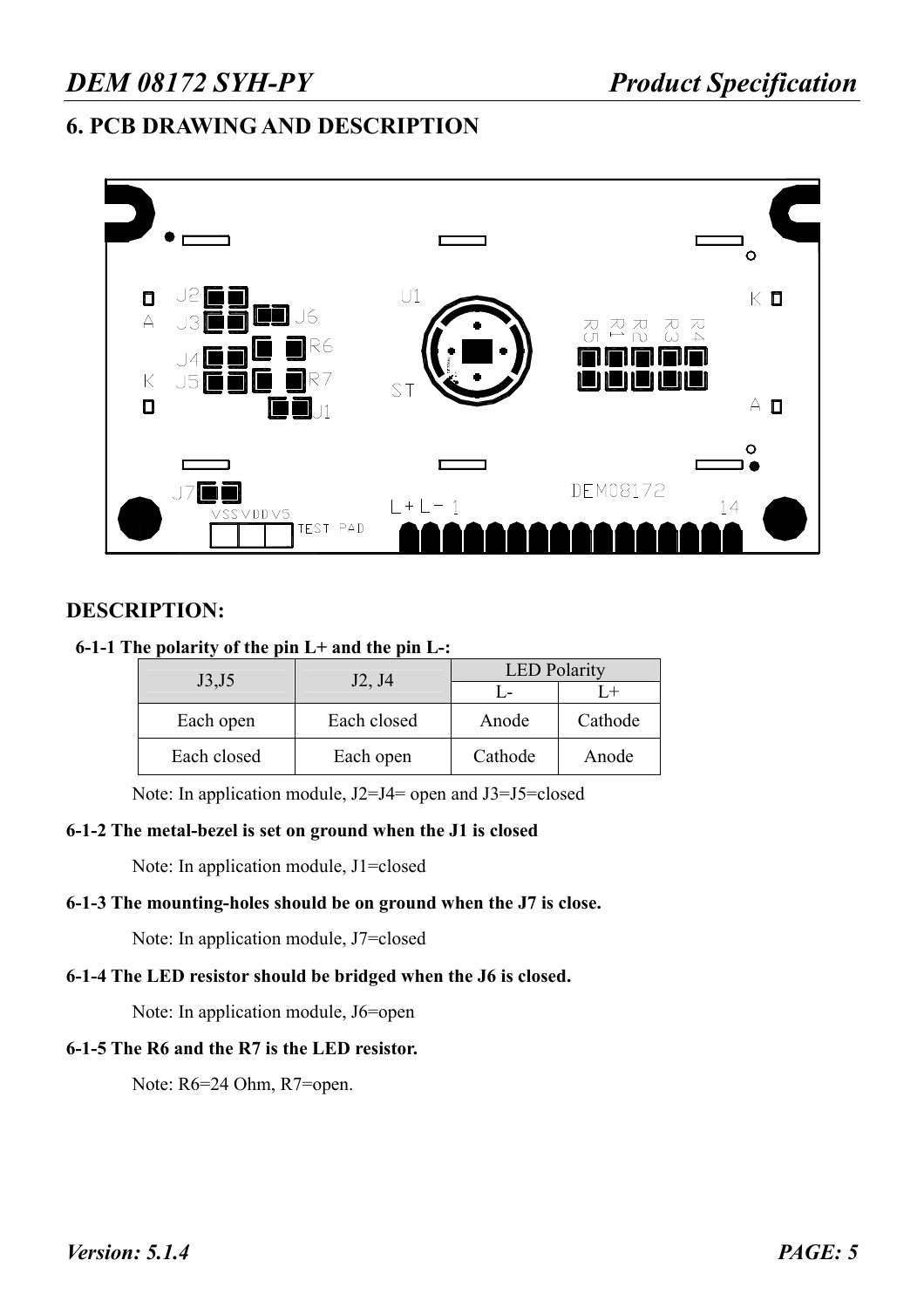### **6.2 Example application**

**6-2-1 The LED resistor should be bridged as following.** 



**6-2-2 L- is the anode and L+ is the cathode as following.** 





**6-2-3 L- is the cathode and L+ is the anode as following.** 





6-2-4 the metal-bezel is on ground as following.

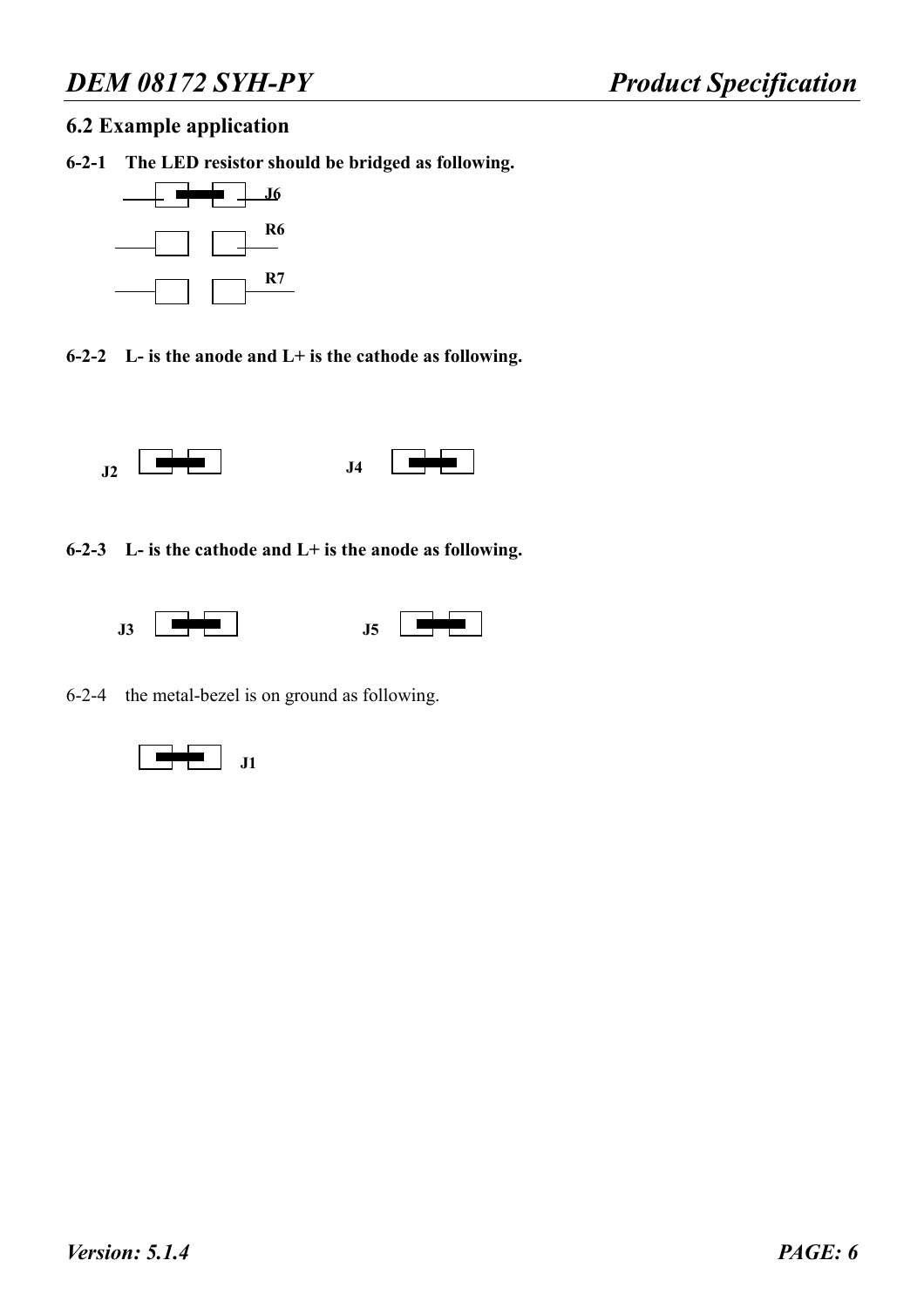# **7. BACKLIGHT ELECTRICAL/OPTICAL CHARACTERISTICS**

|                     | SYMBOL MIN.    |    | TYP.  |     | MAX.  UNIT        | CONDITIONS                        |
|---------------------|----------------|----|-------|-----|-------------------|-----------------------------------|
| Forward Voltage     | Vf             |    | 4.1   | 4.5 |                   |                                   |
| Power Disdipation   | P <sub>d</sub> |    | 0.123 |     | W                 | 20mA typ.(2X10mA)                 |
| Luminous Intensity  | Ιv             | 20 | 30    | 40  | cd/m <sup>2</sup> |                                   |
| Luminous Uniformity | Lv             | 70 |       |     | $\%$              |                                   |
| Reverse Voltage     | $\rm{V_{R}}$   |    | 10.0  |     |                   |                                   |
| Reverse Current     | ΙR             |    | 0.2   |     | mA                |                                   |
| Emission Wavelength | λр             |    | 572   |     | nm                | $I_f = 10mA$ Ta=25°C<br>Each chip |







Remarks: 1, Unmarked tolerance is  $\pm 0.3$ , 2, The material comply with RoHS. 3.Color: yellow green

*Version: 5.1.4 PAGE: 7*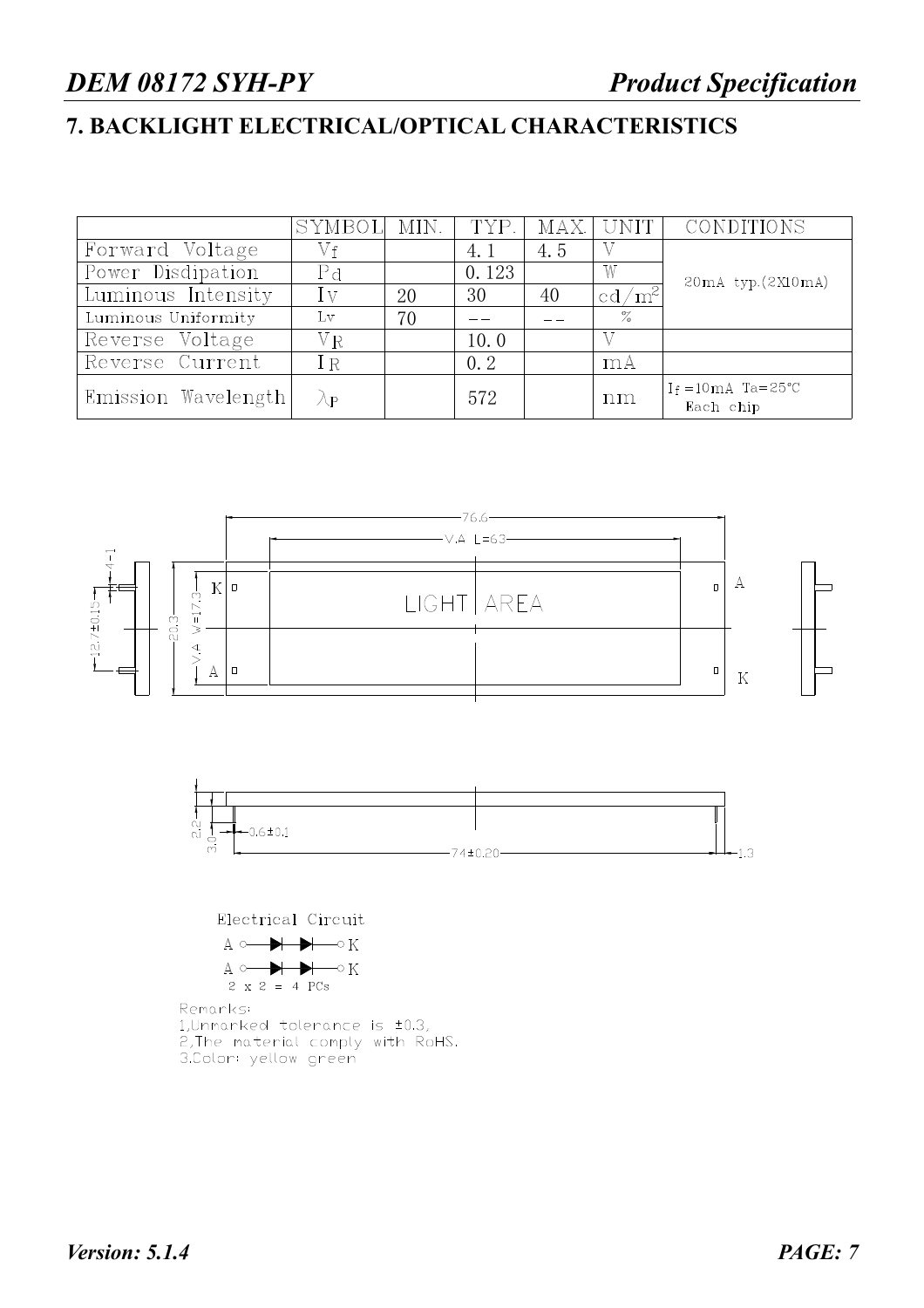# **8. MAXIMUM ABSOLUTE LIMIT**

| <b>Characteristics</b>       | <b>Symbol</b>               | Value                | Unit |
|------------------------------|-----------------------------|----------------------|------|
| <b>Power Supply Voltage</b>  | $\rm V_{DD}$                | $-0.3$ to $+7.0$     |      |
| <b>LCD</b> Driver Voltage    | $\rm V_{LCD}$               | VDD-10.0 to VDD+0.3  |      |
| Input Voltage                | $V_{N}$                     | $-0.3$ to VCC+0.3    |      |
| <b>Operating Temperature</b> | TOPR                        | $-20 \rightarrow 70$ |      |
| Storage Temperature          | $\mathrm{T}_{\mathrm{STR}}$ | $-25 \rightarrow 75$ |      |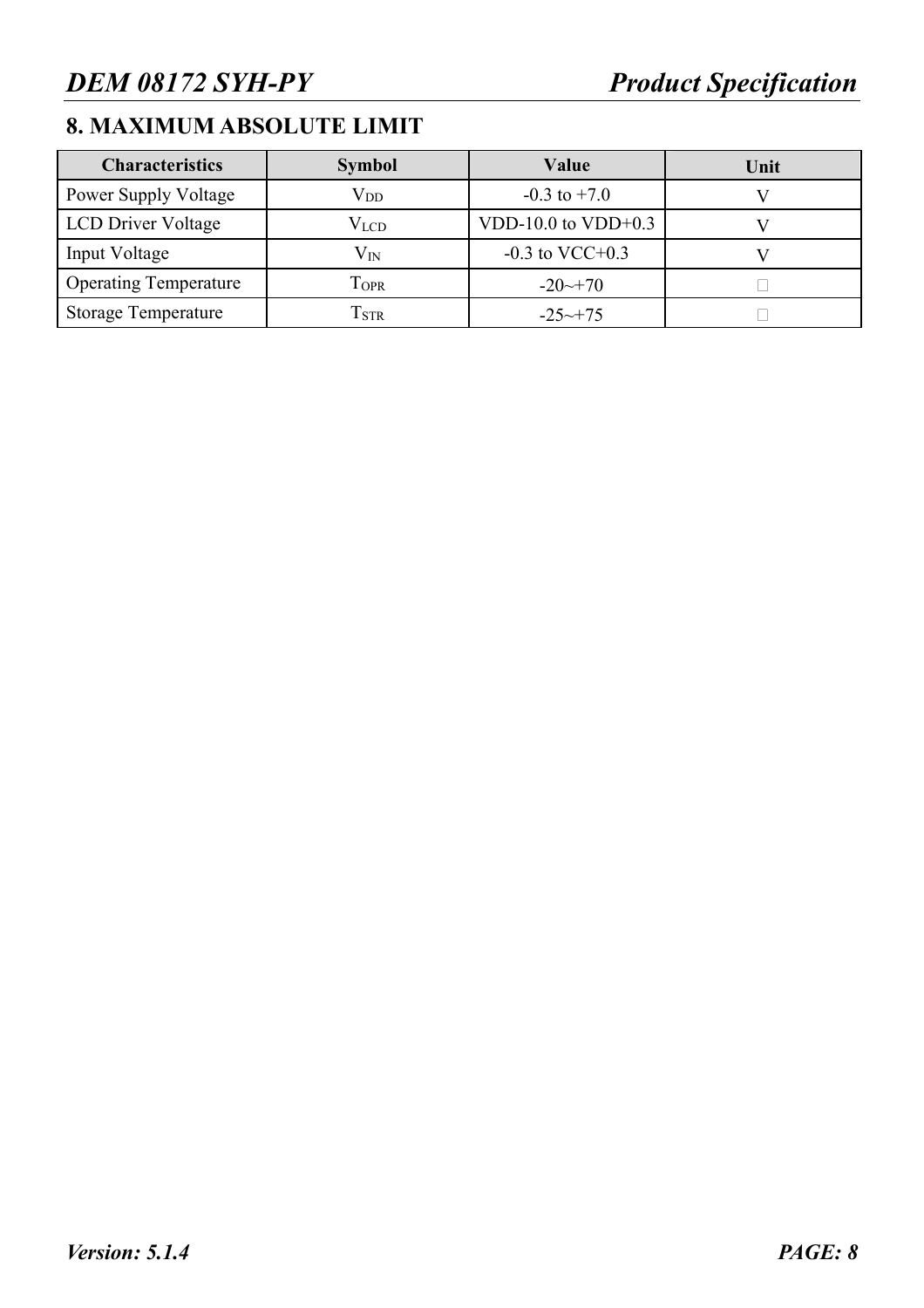# **9. ELECTRICAL CHARACTERISTICS**

# **9-1 DC Characteristics**

| <b>Symbol</b> | <b>Characteristics</b>   | <b>Test Condition</b>         | Min. | Typ. | Max. | Unit |
|---------------|--------------------------|-------------------------------|------|------|------|------|
| $V_{DD}$      | <b>Operating Voltage</b> |                               | 4.7  | 5.0  | 5.3  |      |
| $V_{LCD}$     | LCD Voltage              | $V_{DD}$ -V5                  | 4.2  | 4.5  | 4.8  |      |
| $_{\rm{IDD}}$ | Power Supply Current     | $fOSC=270KHz$<br>$VCC = 5.0V$ | --   | 0.2  | 0.5  | mA   |

# **9-2 AC Characteristics**

| <b>Symbol</b>                                 | <b>Characteristics</b>    | <b>Test Condition</b>                        | Min.           | Typ.                     | Max.                     | Unit          |  |  |  |  |  |  |
|-----------------------------------------------|---------------------------|----------------------------------------------|----------------|--------------------------|--------------------------|---------------|--|--|--|--|--|--|
|                                               |                           | <b>Internal Clock Operation</b>              |                |                          |                          |               |  |  |  |  |  |  |
| fOSC                                          | <b>OSC</b> Frequency      | $R = 91K\Omega$                              | 190            | 270                      | 350                      | <b>KHz</b>    |  |  |  |  |  |  |
|                                               |                           | <b>External Clock Operation</b>              |                |                          |                          |               |  |  |  |  |  |  |
| fEX                                           | <b>External Frequency</b> |                                              | 125            | 270                      | 410                      | <b>KHz</b>    |  |  |  |  |  |  |
|                                               | Duty Cycle                |                                              | 45             | 50                       | 55                       | $\frac{0}{0}$ |  |  |  |  |  |  |
| TR,TF                                         | Rise/Fall<br>Time         |                                              | $\blacksquare$ | $\overline{a}$           | 0.2                      | $\mu$ s       |  |  |  |  |  |  |
| Write Mode (Writing data from MPU to ST7066U) |                           |                                              |                |                          |                          |               |  |  |  |  |  |  |
| <b>TC</b>                                     | Enable Cycle Time         | Pin E                                        | 1200           |                          | $\blacksquare$           | ns            |  |  |  |  |  |  |
| <b>TPW</b>                                    | Enable Pulse Width        | Pin E                                        | 140            | $\blacksquare$           |                          | ns            |  |  |  |  |  |  |
| TR,TF                                         | Enable Rise/Fall Time     | Pin E                                        | $\overline{a}$ | $\blacksquare$           | 25                       | ns            |  |  |  |  |  |  |
| <b>TAS</b>                                    | <b>Address Setup Time</b> | Pins: RS, RW, E                              | $\overline{0}$ |                          |                          | ns            |  |  |  |  |  |  |
| <b>TAH</b>                                    | <b>Address Hold Time</b>  | Pins: RS, RW, E                              | 10             | L.                       |                          | ns            |  |  |  |  |  |  |
| <b>TDSW</b>                                   | Data Setup Time           | Pins: DB0 - DB7                              | 40             | -                        |                          | ns            |  |  |  |  |  |  |
| <b>TH</b>                                     | Data Hold Time            | Pins: DB0 - DB7                              | 10             | $\overline{\phantom{a}}$ | $\overline{\phantom{a}}$ | ns            |  |  |  |  |  |  |
|                                               |                           | Read Mode (Reading Data from ST7066U to MPU) |                |                          |                          |               |  |  |  |  |  |  |
| <b>TC</b>                                     | Enable Cycle Time         | Pin E                                        | 1200           | $\overline{a}$           | $\overline{a}$           | ns            |  |  |  |  |  |  |
| <b>TPW</b>                                    | Enable Pulse Width        | Pin E                                        | 140            | $\overline{\phantom{a}}$ |                          | ns            |  |  |  |  |  |  |
| TR,TF                                         | Enable Rise/Fall Time     | Pin E                                        | $\blacksquare$ | $\blacksquare$           | 25                       | ns            |  |  |  |  |  |  |
| <b>TAS</b>                                    | <b>Address Setup Time</b> | Pins: RS, RW, E                              | $\overline{0}$ | $\overline{a}$           |                          | ns            |  |  |  |  |  |  |
| <b>TAH</b>                                    | <b>Address Hold Time</b>  | Pins: RS, RW, E                              | 10             | $\blacksquare$           | $\blacksquare$           | ns            |  |  |  |  |  |  |
| <b>TDDR</b>                                   | Data Setup Time           | Pins: DB0 - DB7                              | $\blacksquare$ | $\overline{a}$           | 100                      | ns            |  |  |  |  |  |  |
| TH                                            | Data Hold Time            | Pins: DB0 - DB7                              | 10             | $\blacksquare$           | $\blacksquare$           | ns            |  |  |  |  |  |  |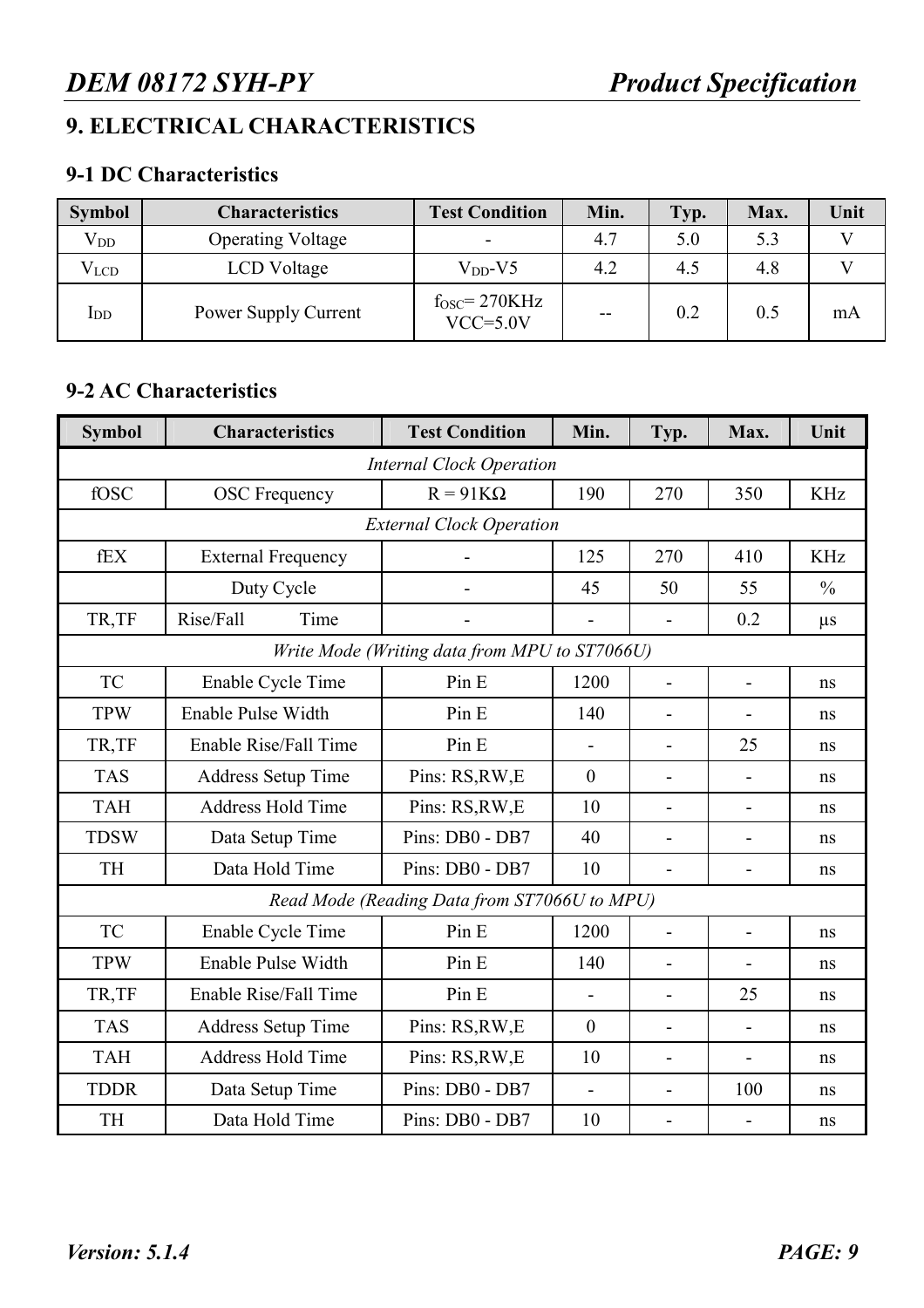# **Timing Characteristics**

Writing data from MPU to ST7066U  $\bullet$ 



Reading data from ST7066U to MPU  $\bullet$ 

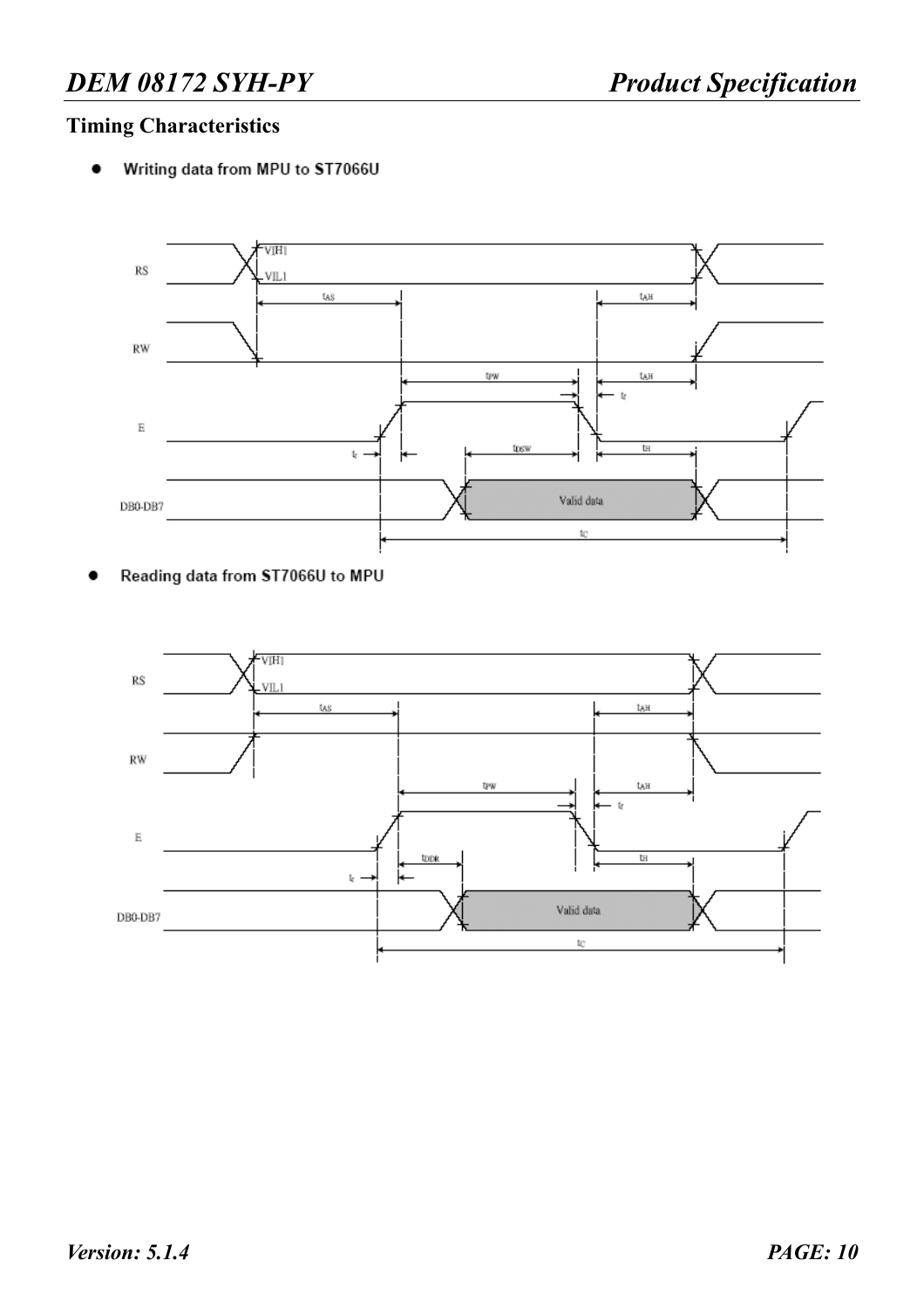# **10. INSTRUCTION TABLE**

|                                             |              |              |              | <b>Instruction Code</b> |                 | <b>Description</b> |                 |                 |                |                 |                                                                                                                                                          |                         |
|---------------------------------------------|--------------|--------------|--------------|-------------------------|-----------------|--------------------|-----------------|-----------------|----------------|-----------------|----------------------------------------------------------------------------------------------------------------------------------------------------------|-------------------------|
| <b>Instruction</b>                          | <b>RS</b>    | R/W          | DB7          | DB <sub>6</sub>         | DB <sub>5</sub> | DB4                | DB <sub>3</sub> | DB <sub>2</sub> | DB1            | DB <sub>0</sub> | <b>Description</b>                                                                                                                                       | <b>Time</b><br>(270KHz) |
| Clear<br><b>Display</b>                     | $\pmb{0}$    | 0            | 0            | $\mathbf 0$             | 0               | $\mathbf 0$        | 0               | $\mathbf 0$     | $\mathbf 0$    | $\mathbf{1}$    | Write "20H" to<br>DDRAM. and set<br>DDRAM address to<br>"00H" from AC                                                                                    | $1.52$ ms               |
| Return<br>Home                              | $\mathbf 0$  | 0            | 0            | $\mathbf 0$             | $\Omega$        | $\Omega$           | $\Omega$        | $\mathbf 0$     | $\mathbf{1}$   | x               | Set DDRAM<br>address to<br>"00H" from AC and<br>return cursor to its<br>original position if<br>shifted. The<br>contents of<br>DDRAM are not<br>changed. | $1.52$ ms               |
| <b>Entry Mode</b><br>Set                    | $\mathbf 0$  | 0            | 0            | $\mathbf 0$             | $\Omega$        | $\Omega$           | $\mathbf 0$     | $\mathbf{1}$    | $1/D$          | S               | Sets cursor move<br>direction<br>and specifies<br>display shift. These<br>operations are<br>performed during<br>data write<br>and read.                  | 37 us                   |
| <b>Display</b><br><b>ON/OFF</b>             | $\mathbf 0$  | 0            | 0            | $\Omega$                | $\Omega$        | $\mathbf 0$        | $\mathbf{1}$    | D               | C              | B               | D=1:entire display<br>on C=1:cursor on<br>B=1:cursor position<br>on                                                                                      | 37 us                   |
| Cursor or<br><b>Display</b><br><b>Shift</b> | 0            | 0            | 0            | $\mathbf 0$             | 0               | $\mathbf{1}$       | S/C             | R/L             | $\mathsf{x}$   | x               | Set cursor moving<br>and display shift<br>control bit, and the<br>direction, without<br>changing DDRAM<br>data.                                          | 37 us                   |
| Function<br>Set                             | $\mathbf 0$  | 0            | 0            | $\mathbf 0$             | 1               | <b>DL</b>          | $\mathsf{N}$    | F               | x              | x               | DL:interface data is<br>8/4 bits N:number<br>of line is 2/1 F:font<br>size is 5x11/5x8                                                                   | 37 us                   |
| <b>Set CGRAM</b><br>address                 | 0            | 0            | 0            | 1                       | AC <sub>5</sub> | AC4                | AC <sub>3</sub> | AC <sub>2</sub> | AC1            | AC <sub>0</sub> | <b>Set CGRAM</b><br>address in address<br>counter                                                                                                        | 37 us                   |
| <b>Set DDRAM</b><br>address                 | 0            | 0            | $\mathbf{1}$ | AC <sub>6</sub>         | AC <sub>5</sub> | AC4                | AC <sub>3</sub> | AC <sub>2</sub> | AC1            | AC <sub>0</sub> | Set DDRAM<br>address in address<br>counter                                                                                                               | 37 us                   |
| <b>Read Busy</b><br>flag and<br>address     | 0            | $\mathbf{1}$ | <b>BF</b>    | AC <sub>6</sub>         | AC <sub>5</sub> | AC4                | AC <sub>3</sub> | AC <sub>2</sub> | AC1            | AC <sub>0</sub> | Whether during<br>internal<br>operation or not can<br>be known by<br>reading BF. The<br>contents of address<br>counter<br>can also be read.              | 0 <sub>us</sub>         |
| Write data<br>to RAM                        | 1            | 0            | D7           | D <sub>6</sub>          | D <sub>5</sub>  | D <sub>4</sub>     | D <sub>3</sub>  | D <sub>2</sub>  | D <sub>1</sub> | D <sub>0</sub>  | Write data into<br>internal RAM<br>(DDRAM/CGRAM)                                                                                                         | 37 us                   |
| Read data<br>from RAM                       | $\mathbf{1}$ | $\mathbf{1}$ | D7           | D <sub>6</sub>          | D <sub>5</sub>  | D <sub>4</sub>     | D <sub>3</sub>  | D <sub>2</sub>  | D <sub>1</sub> | D <sub>0</sub>  | Read data from<br>internal RAM<br>(DDRAM/CGRAM)                                                                                                          | 37 us                   |

Note: Be sure the ST7066U is not in the busy state (BF = 0) before sending an instruction from the MPU to the ST7066U. If an instruction is sent without checking the busy flag, the time between the first instruction and next instruction will take much longer than the instruction time itself. Refer to Instruction Table for the list of each instruction execution time.

*Version: 5.1.4 PAGE: 11*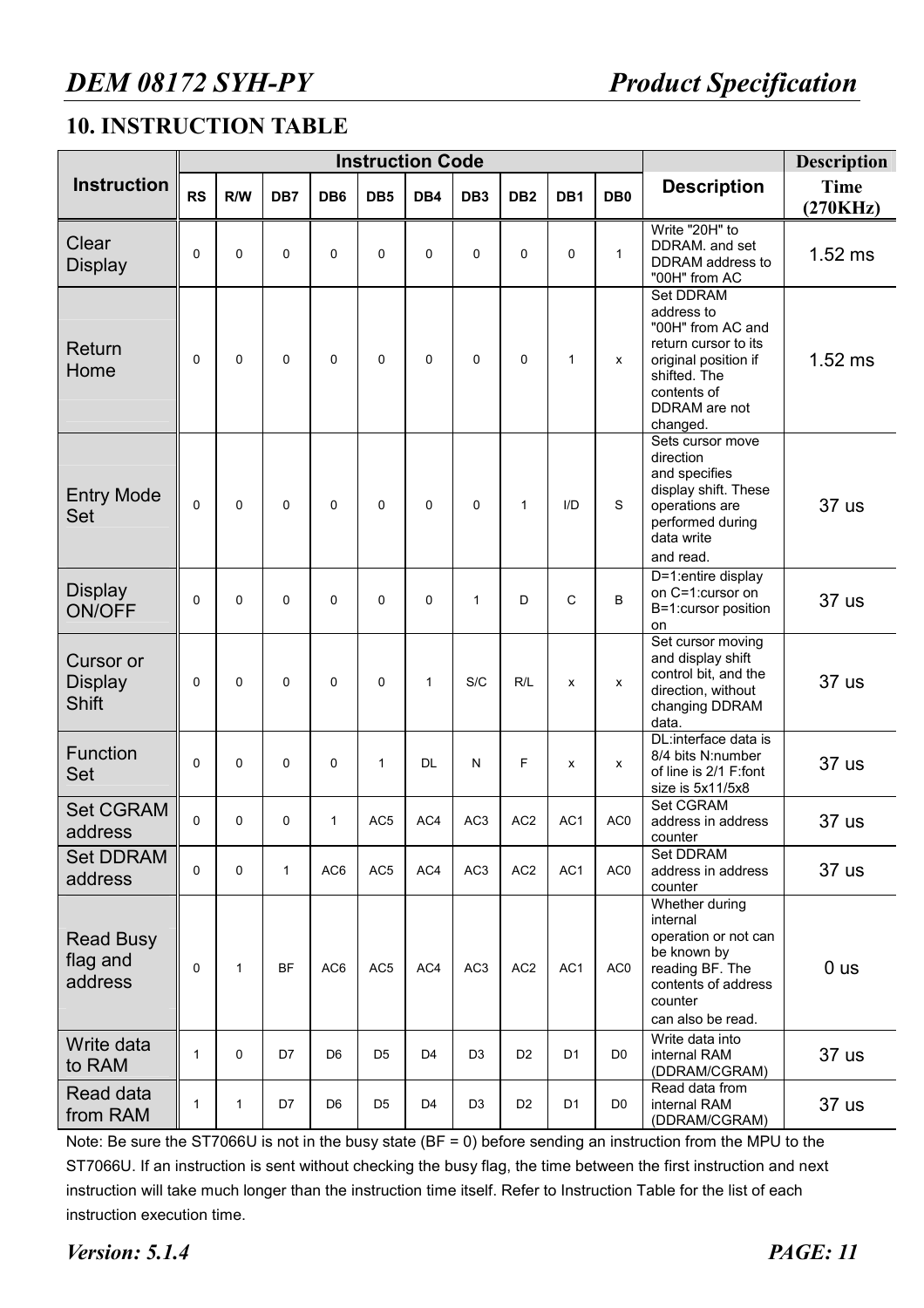# *DEM 08172 SYH-PY Product Specification*

# **11. INTIALIZING BY INSTRUCTION**

8-bit Interface (fosc=270KHz)

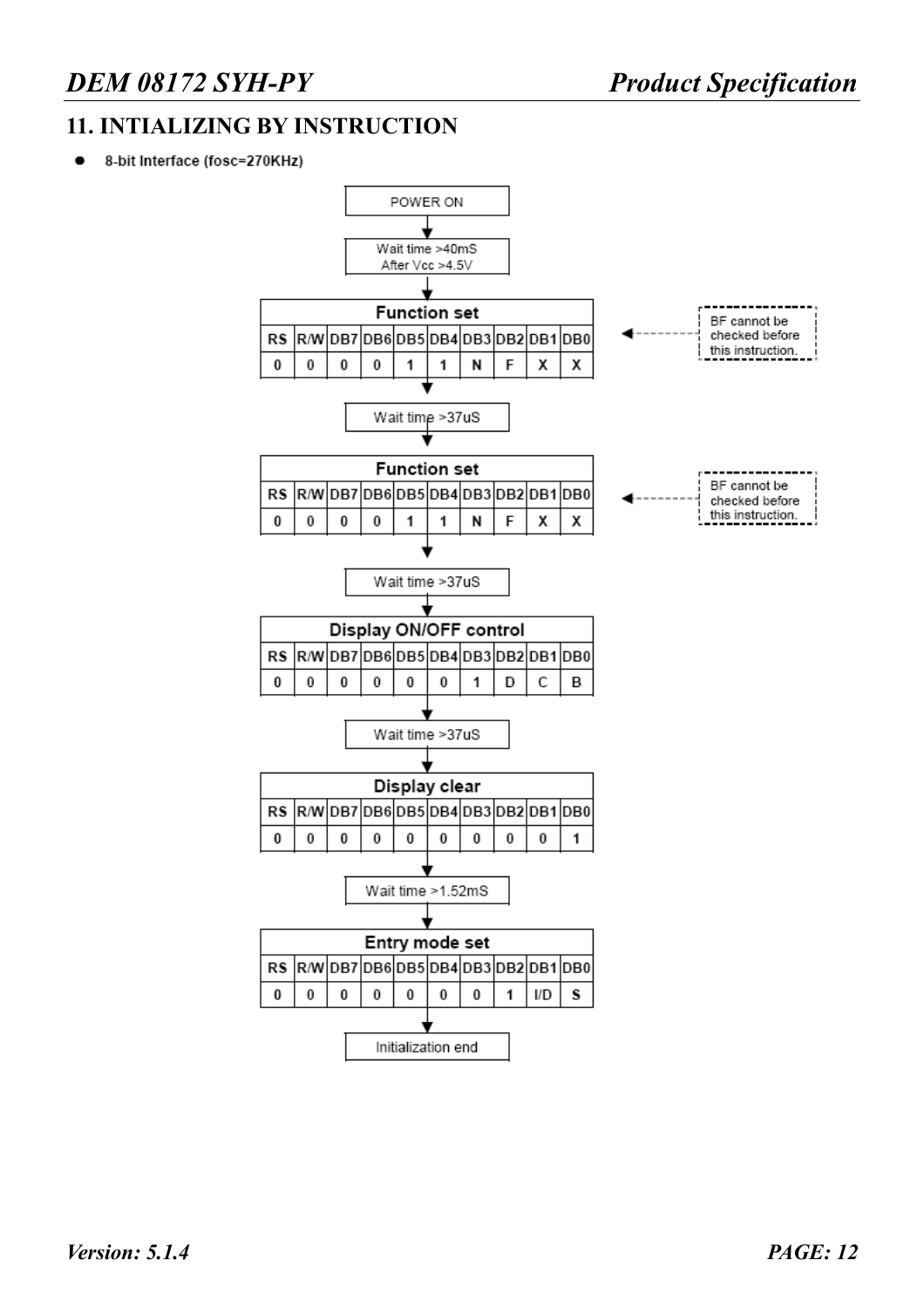#### 4-bit Interface (fosc=270KHz)

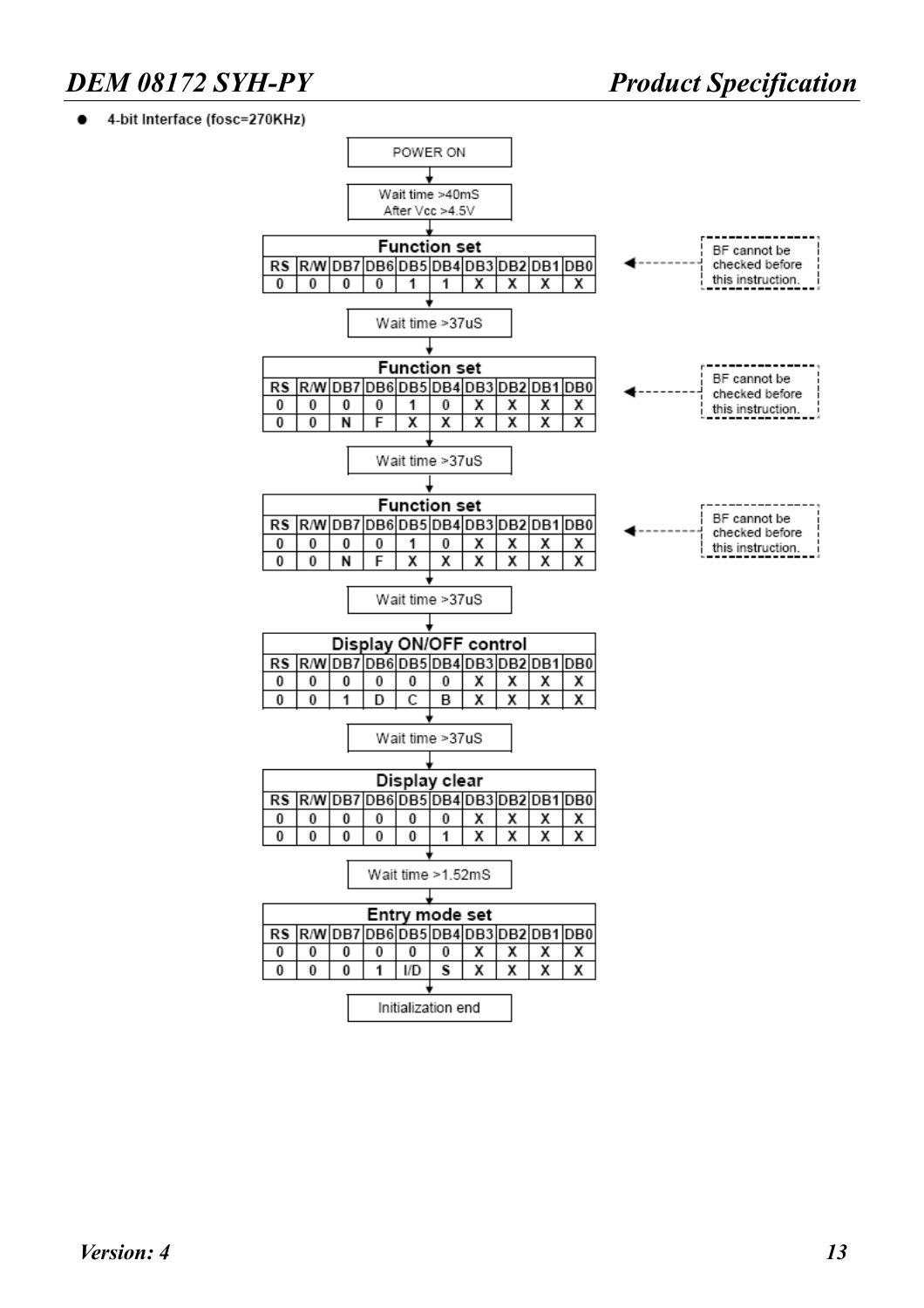# **12. STANDARD CHARACTER PATTERN**

# **ST7066-0A**

| Ь7-Ь4<br>$b3-b0$ | 0000              | 0001 | 0010 | 0011          | 0100      | 0101    | 0110             | 0111       | 1000 | 1001 | 1010            | 1011                   | 1100               | 1101                            | 1110                | 1111    |
|------------------|-------------------|------|------|---------------|-----------|---------|------------------|------------|------|------|-----------------|------------------------|--------------------|---------------------------------|---------------------|---------|
| 0000             | CG<br>RAM<br>(1)  |      |      | H             | d         | 鼺       | ×                | m.         |      |      |                 | ---                    | D                  | ж<br>mar.<br>ж                  | C.                  | m       |
| 0001             | (2)               |      | н    | l             | Ш         | š,<br>œ | E.               | ×.         |      |      | E.              | ¥                      | жu<br>雕            | 瞓                               | . .<br>ã            | a       |
| 0010             | (3)               |      |      | Ш             | D         | 圞       | D                | 睜          |      |      |                 | ۰                      | H                  | Ħ.                              | B.                  | ж<br>₩  |
| 0011             | (4)               |      | Ħ    | E<br>Hщ       | щb        | u.<br>  | ж<br>шr          | W.<br>an a |      |      | H               | .<br>×                 | ┅<br>,,,,,         | E                               | H.                  | ŘИ      |
| 0100             | (5)               |      | ī    | H.            | <br>₩     |         | d                | ۰          |      |      | \$              | ı                      | i.                 | ₩                               | 瞤                   | Ö.      |
| 0101             | (6)               |      | E,   | 飋<br>ЛW       | L.        |         | ₩                | ш          |      |      | 腏               | .<br>Ш                 | W.<br>×            | 1                               | D                   | ₩       |
| 0110             | Ø                 |      | ŝ    | 踂<br>ш        | <br>Port. |         | I                | 鞄          |      |      | .<br>an an<br>¢ | Ħ                      | ш<br>an an         | <b>MARKET</b><br>- - -<br>an in | D                   | E       |
| 0111             | (8)               |      | Ø.   | <br>ř         | J.        | ı.      | man a<br>щ<br>m. | W          |      |      | .<br>×          | Ŧ                      | ang.<br>U,         | <br><br>z                       | ang.<br>W.<br>man i | Ħ,      |
| 1000             | (1)               |      | ŧ    | ö             | M.        |         |                  | W.         |      |      | ¢               | U                      | 驜                  | ł                               | ₽                   | œ<br>×  |
| 1001             | (2)               |      | ł    | --<br>ш<br>u. | Ţ<br>a.   |         | Ĩ.               | щ<br>xx.   |      |      | ada.<br>×       | žщ<br>J.               |                    | 鼸                               | w.                  | 9       |
| 1010             | (3)               |      | W,   | 韻<br>ж        | H         | <br>H.  | đ                | Ø.         |      |      | ш<br>щú         | mana a<br><b>Angel</b> |                    | I.<br>φθ                        | ļ<br>w.             | ۳       |
| 1011             | (4)               |      | H    | н<br>ж        |           |         |                  |            |      |      | 灘               |                        |                    |                                 | W.                  | 豒       |
| 1100             | $\left( 5\right)$ |      | Ņ.   | H             | Ш         | P.      | ш                |            |      |      | p               | m<br>MI 3<br>w.        | 30000<br>w.        | 10000<br>÷                      | ğ.                  | 翢       |
| 1101             | (6)               |      |      | .<br>en en d  |           | 4       | m                | ł          |      |      | U.              | Hing<br>W,             | ٩                  | ш<br>ä<br>                      | 鼺                   | ш<br>×. |
| 1110             | (7)               |      | ш    | ٩,<br>U.      |           | Юņ      | m                | ۰          |      |      | H               | ī                      | Ħ                  | ×<br>S.                         | <br>n               |         |
| 1111             | (8)               |      | ∰    | <br>×         | man i     |         | m<br>            | ۰          |      |      | m               | 翢<br>m                 | <b>MARKET</b><br>ш | 罠                               | m<br>ж              | ₩       |